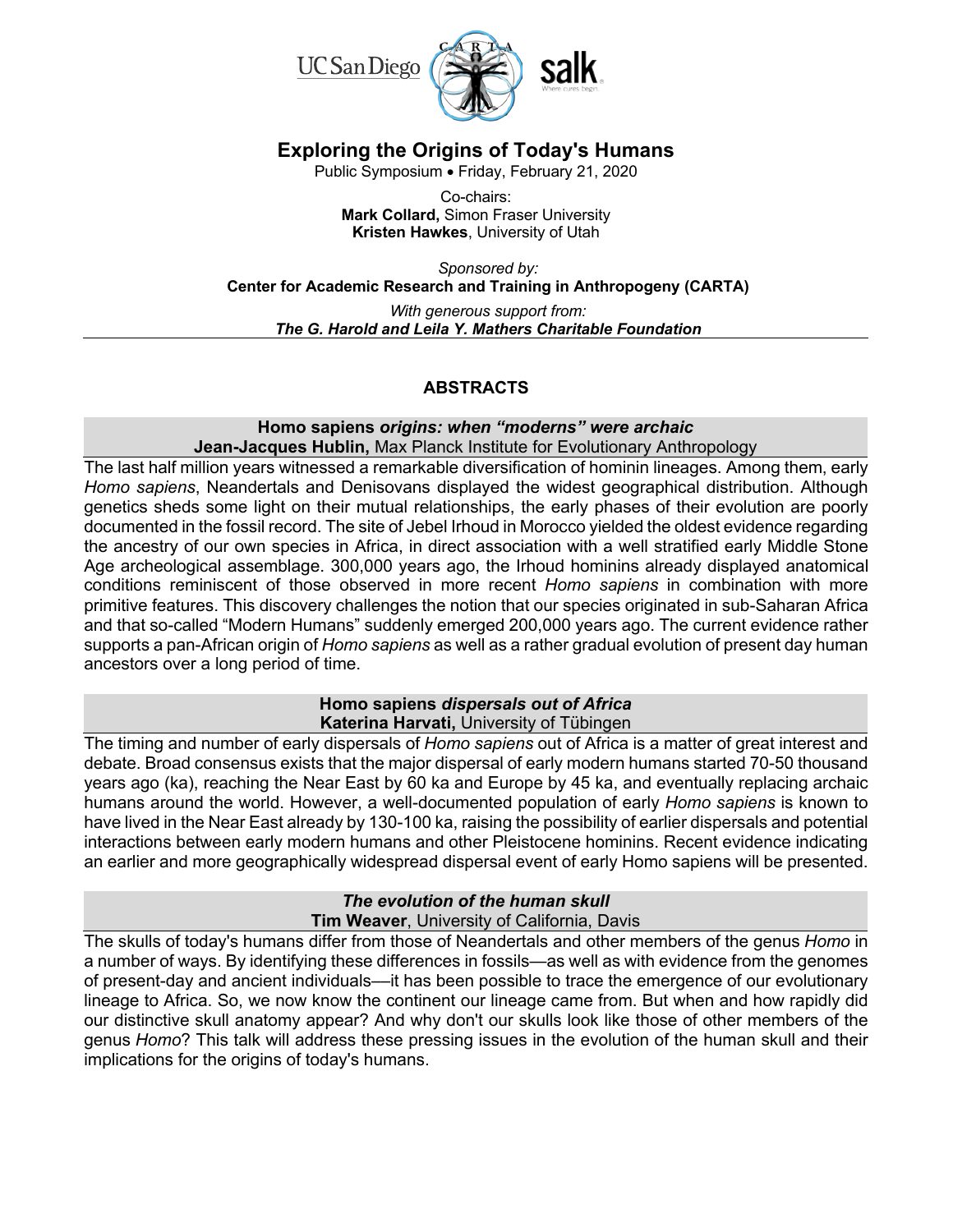### *How* **Homo naledi** *matters to our origins* **John Hawks**, University of Wisconsin-Madison

Today's humans all over the world derive most of their ancestry from African populations that lived before 100,000 years ago. The period from 350,000 to 100,000 years ago in Africa was the time when the initial population diversification of modern human groups happened. Until recently, most anthropologists thought that *Homo sapiens* was alone on the African continent during this critical time period. In 2013, our team working in the Rising Star cave system in South Africa uncovered the new species *Homo naledi*. Since that time, our team has described fossil material of this species from two distinct chambers within the cave system, and has been able to place the Dinaledi Chamber fossil remains between 335,000 and 236,000 years ago. The published material represents a minimum of 18 individuals, representing nearly all parts of the skeleton and all age stages. In this talk, I will give a brief introduction to the research team, cave system, and anatomy of this species. I will focus on several problems raised by this new discovery for understanding human origins. I will discuss the behavioral complexity evidenced in the Rising Star cave assemblages, and the implications of a multispecies African hominin community for understanding the archaeological record. I will also discuss the probability that *H. naledi* or its ancestors may already be known from other sites, and the implications of our recent understanding of hybridization and introgression in human origins.

### *Recovering signals of ghost archaic introgression in African populations* **Sriram Sankararaman**, University of California, Los Angeles

While introgression from Neanderthals and Denisovans has been documented in modern humans outside Africa, the contribution of archaic hominins to the genetic variation of present-day Africans remains poorly understood. We provide complementary lines of evidence for archaic introgression into four West African populations. Our analyses of site frequency spectra indicate that these populations derive 2 to 19% of their genetic ancestry from an archaic population that diverged before the split of Neanderthals and modern humans. Using a method that can identify segments of archaic ancestry without the need for reference archaic genomes, we built genome-wide maps of archaic ancestry in the Yoruba and the Mende populations. Analyses of these maps reveal segments of archaic ancestry at high frequency in these populations that represent potential targets of adaptive introgression. Our results reveal the substantial contribution of archaic ancestry in shaping the gene pool of present-day West African populations.

# *The archaeology of ancient tools*

# **Paola Villa**, University of Colorado Museum of Natural History

The earliest known stone tools have been found at the site of Lomekwi in Kenya and are dated to 3.3 million years. Metal (copper) tools appear in several places by about 4000 B.C. onward and slowly replaced stone weapons and domestic tools. In brief, humans used stone tools for 3 million years. Bone tools and tools made of wood were also used throughout this long period but lithic tools were always the most common. The long history of stone tools is punctuated by important innovations such as the emergence of diverse forms and stable patterns of knapping indicating planning and foresight, the adoption of the Levallois technology for the production of regular and thin-edged flakes and the use of hafting. The hafting of stone tools was an important advance in the technological evolution of Paleolithic humans. Joining a wooden handle to a knife or scraper and attaching a sharp point to a wooden shaft made stone tools more efficient and easier to use. Evidence of hafting in the Middle Paleolithic and in the Middle Stone Age of South Africa is growing and is not limited to points hafted on spears for thrusting or throwing. Geochemical evidence indicates that adhesives such as resin, tar and bitumen were used. In the Upper Paleolithic, a large variety of handles made of bone or reindeer or deer antler were made. Metal technology is completely different from stone knapping and the fact that metal weapons and domestic tools are more resistant and harder than stone tools created the condition for the collapse of stone tool production and their total abandonment.